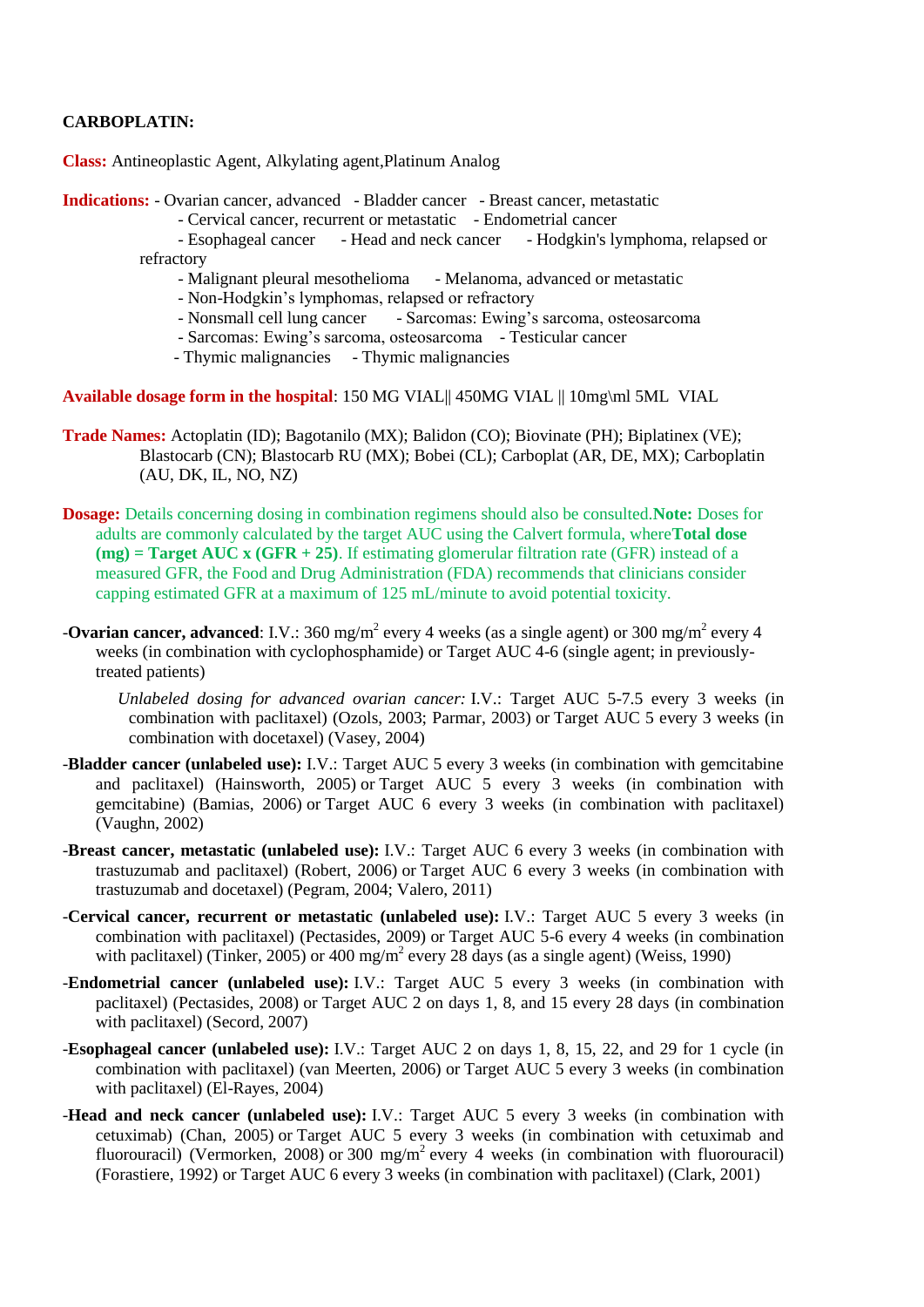- -**Hodgkin's lymphoma, relapsed or refractory (unlabeled use):** I.V.: Target AUC 5 (maximum dose 800 mg) for 2 cycles (in combination with ifosfamide and etoposide) (Moskowitz, 2001)
- **-Malignant pleural mesothelioma (unlabeled use):** I.V.: Target AUC 5 every 3 weeks (in combination with pemetrexed) (Castagneto, 2008; Ceresoli, 2006)
- **-Melanoma, advanced or metastatic (unlabeled use):** I.V.: Target AUC 2 days on 1, 8, and 15 every 4 weeks (in combination with paclitaxel) (Rao, 2006)
- -**Non-Hodgkin's lymphomas, relapsed or refractory (unlabeled use):** I.V.: Target AUC 5 (maximum dose 800 mg) per cycle for 3 cycles (in combination with rituximab, ifosfamide and etoposide) (Kewalramani, 2004)
- -**Nonsmall cell lung cancer (unlabeled use):** I.V.: Target AUC 6 every 3-4 weeks (in combination with paclitaxel) (Ramalingam, 2008; Schiller, 2002; Strauss, 2008) orTarget AUC 6 every 3 weeks (in combination with bevacizumab and paclitaxel) (Sandler, 2006) or Target AUC 5 every 3 weeks (in combination with pemetrexed) (Gronberg, 2009) or in combination with radiation therapy and paclitaxel (Belani, 2005):

Target AUC 6 every 3 weeks for 2 cycles or

Target AUC 6 every 3 weeks for 2 cycles; then target AUC 2 weekly for 7 weeks or

Target AUC 2 every week for 7 weeks; then target AUC 6 every 3 weeks for 2 cycles

- -Sarcomas: Ewing's sarcoma, osteosarcoma (unlabeled uses): I.V.: 400 mg/m<sup>2</sup>/day for 2 days every 21 days (in combination with ifosfamide and etoposide) (van Winkle, 2005)
- -**Small cell lung cancer (unlabeled use):** I.V.: Target AUC 6 every 3 weeks (in combination with etoposide) (Skarlos, 2001) or Target AUC 5 every 3 weeks (in combination with irinotecan) (Hermes, 2008) or Target AUC 5 every 28 days (in combination with irinotecan) (Schmittel, 2006)
- -**Testicular cancer (unlabeled use):** I.V.: Target AUC 7 as a one-time dose (Oliver, 2011) or 700 mg/m<sup>2</sup>/day for 3 days beginning 5 days prior to peripheral stem cell infusion (in combination with etoposide) for 2 cycles (Einhorn, 2007)
- -**Thymic malignancies (unlabeled use):** I.V.: Target AUC 5 every 3 weeks (in combination with paclitaxel) (Lemma, 2008)
- **-Unknown primary adenocarcinoma (unlabeled use):** I.V.: Target AUC 6 every 3 weeks (in combination with paclitaxel) (Briasoulis, 2000) or Target AUC 6 every 3 weeks (in combination with docetaxel) (Greco, 2000) or Target AUC 6 every 3 weeks (in combination with paclitaxel and etoposide) (Hainsworth, 2006) or Target AUC 5 every 3 weeks (in combination with paclitaxel and gemcitabine) (Greco, 2002).

#### **Geriatric**

The Calvert formula should be used to calculate dosing for elderly patients. Refer to adult dosing.

- **Renal impairment: Note:** Dose determination with Calvert formula uses GFR and, therefore, inherently adjusts for renal dysfunction.
- The manufacturer's labeling recommends the following dosage adjustment guidelines for single-agent therapy: Adults:
	- Baseline Cl<sub>cr</sub> 41-59 mL/minute: Initiate at 250 mg/m<sup>2</sup> and adjust subsequent doses based on bone marrow toxicity
	- Baseline Cl<sub>cr</sub> 16-40 mL/minute: Initiate at 200 mg/m<sup>2</sup> and adjust subsequent doses based on bone marrow toxicity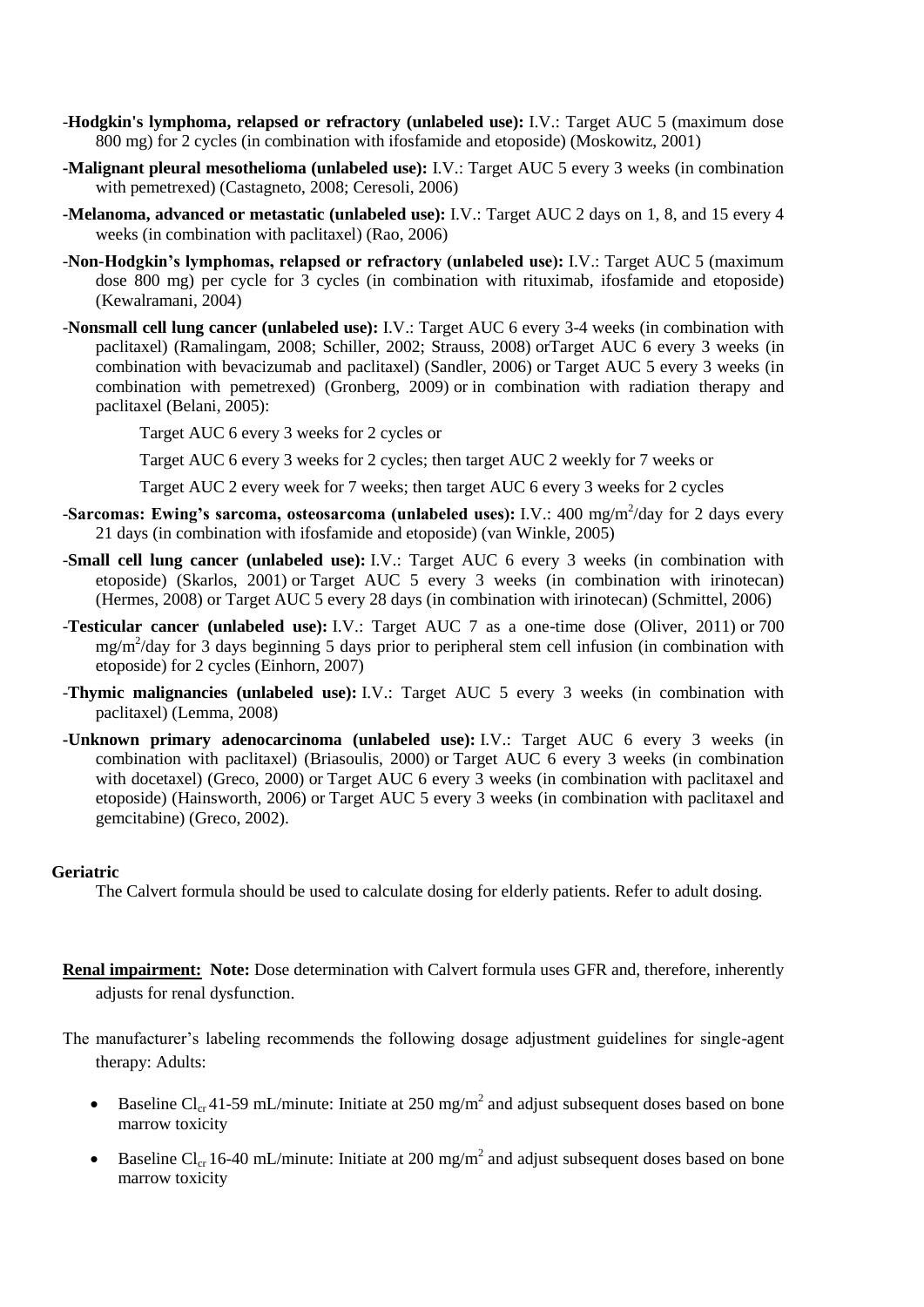Baseline  $Cl_{cr} \leq 15 \text{ mL/minute}$ : No dosage adjustment provided in manufacturer's labeling

*The following dosage adjustments have also been recommended:*

Adults (**Note:** For dosing based on **mg/m<sup>2</sup>** ):

- GFR > 50 mL/minute: No dosage adjustment necessary
- GFR 10-50 mL/minute: Administer 50% of the dose
- GFR <10 mL/minute: Administer 25% of the dose
- Hemodialysis: Administer 50% of dose
- Continuous ambulatory peritoneal dialysis (CAPD): Administer 25% of dose
- Continuous renal replacement therapy (CRRT):  $200 \text{ mg/m}^2$

Janus, 2010: Hemodialysis: Carboplatin dose (mg) = Target AUC x 25; administer on a nondialysis day, hemodialysis should occur between 12-24 hours after carboplatin dose

### **Hepatic Impairment:**

No dosage adjustment provided in manufacturer's labeling; however, carboplatin undergoes minimal hepatic metabolism therefore dosage adjustment may not be needed.

### **Dosing: Obesity**

*ASCO Guidelines for appropriate chemotherapy dosing in obese adults with cancer:* Dosing based on GFR should be considered in obese patients; GFR should not exceed 125 mL/minute (Griggs, 2012).

# **Dosing: Adjustment for Toxicity**

Platelets  $\langle 50,000 \text{ cells/mm}^3 \text{ or ANC } \langle 500 \text{ cells/mm}^3 \rangle$ : Administer 75% of dose

### **Common side effect**:

>10%:

Central nervous system: Pain (23%)

- Endocrine & metabolic: Hyponatremia (29% to 47%), hypomagnesemia (29% to 43%), hypocalcemia(22% to 31%), hypokalemia (20% to 28%)
- Gastrointestinal: Vomiting (65% to 81%), abdominal pain (17%), nausea (without vomiting: 10% to 15%)
- Hematologic: Myelosuppression (dose related and dose limiting; nadir at  $\sim$ 21 days with single-agent therapy), anemia (71% to 90%; grades 3/4: 21%), leukopenia (85%; grades 3/4: 15% to 26%), neutropenia (67%; grades 3/4: 16% to 21%), thrombocytopenia (62%; grades 3/4: 25% to 35%)

Hepatic: Alkaline phosphatase increased (24% to 37%), AST increased (15% to 19%)

Neuromuscular & skeletal: Weakness (11%)

Renal: Creatinine clearance decreased (27%), BUN increased (14% to 22%)

Miscellaneous: Hypersensitivity/allergic reaction (2% to 16%)

1% to 10%:

Central nervous system: Neurotoxicity (5%)

Dermatologic: Alopecia (2% to 3%)

Gastrointestinal: Constipation (6%), diarrhea (6%), stomatitis/mucositis (1%), taste dysgeusia (1%)

Hematologic: Bleeding (5%), hemorrhagic complications (5%)

Hepatic: Bilirubin increased (5%)

Neuromuscular & skeletal: Peripheral neuropathy (4% to 6%)